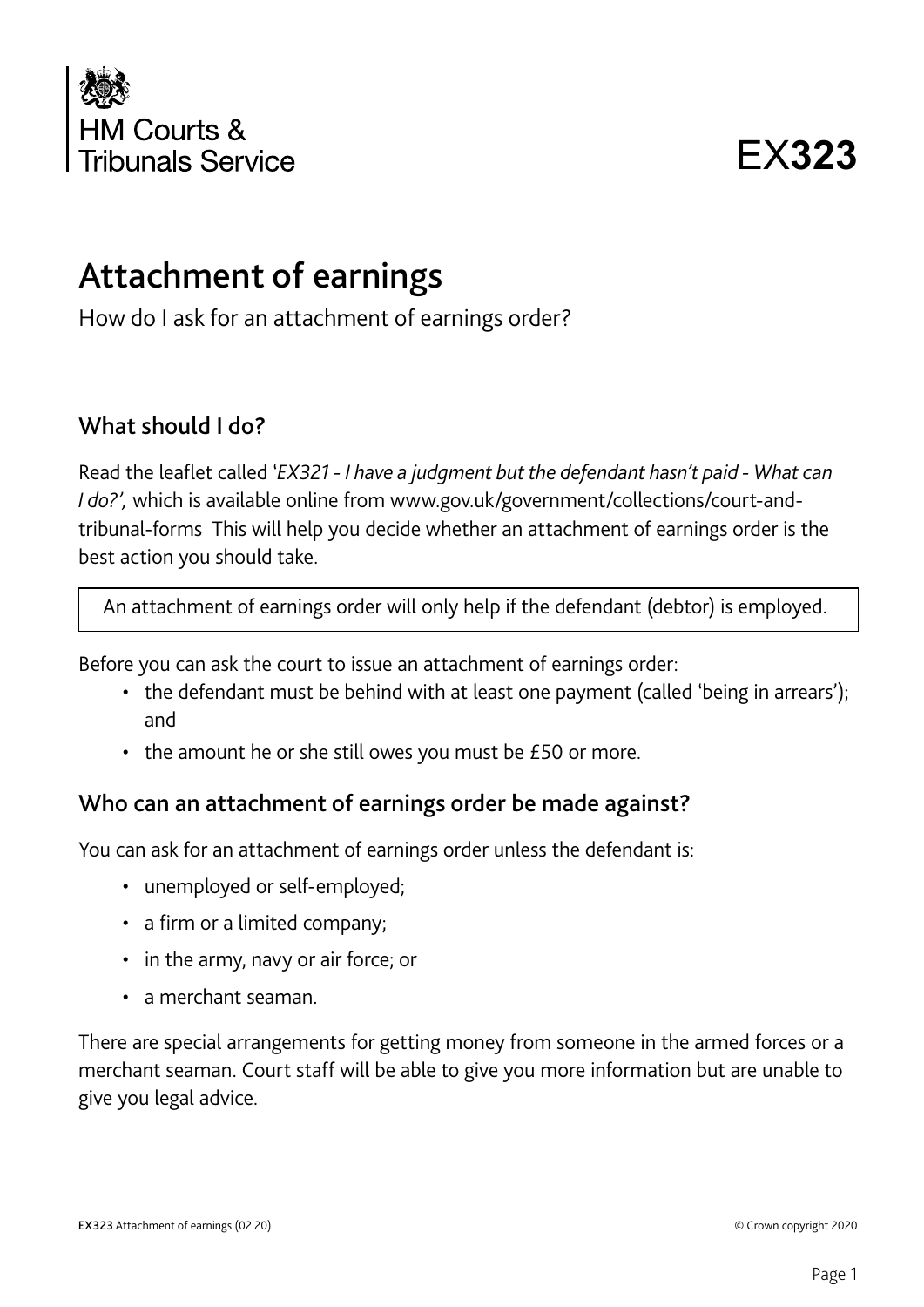Before you decide how to go ahead, you need to consider whether you are likely to get back the money owed and the court fee from the defendant. Remember, no court can guarantee that you will get your money back.

# How can I find out if the defendant is employed?

If you are not sure whether the defendant is employed, you can do any of the following.

- Ask for the defendant to be questioned: called an 'order to obtain information' (see the leaflet called '*EX324 - How do I apply for an Order? - Order to obtain information*)'.
- Ask the court in the defendant's home area to search the attachment of earnings index. This index is a list of all the *attachment of earnings* orders against people living in that area. (This includes orders made by Magistrates' courts.) There is no fee for this.
- The court will use this index to check whether the defendant has any other attachment of earnings orders against him or her.
- If the defendant has another attachment of earnings order against him or her already, you can ask the court to join (or 'consolidate') your debt with those he or she already owes. You can get an attachment of earnings order in this way without having to pay a fee. You can find more information about consolidated orders on page 7.

#### How do I ask for a search of the index?

To ask for a search of the index you can either:

- fill in the top part of form N336 ('request for and result of a search in the attachment of earnings index') which you can online from www.gov.uk/government/collections/court-and-tribunal-forms; or
- write a letter asking for the information. You must include the name and address of the defendant, your claim number and the date of your judgment.

The court will either fill in the lower part of the Form N336 and send it to you, or write to you to tell you the result of the search.

## What do I need to ask for an attachment of earnings order?

To ask for an attachment of earnings order you will need form N337 ('request for an attachment of earnings order'). You can get this form online from www.gov.uk/government/collections/court-and-tribunal-forms You can find information about how to fill in this form on pages 7.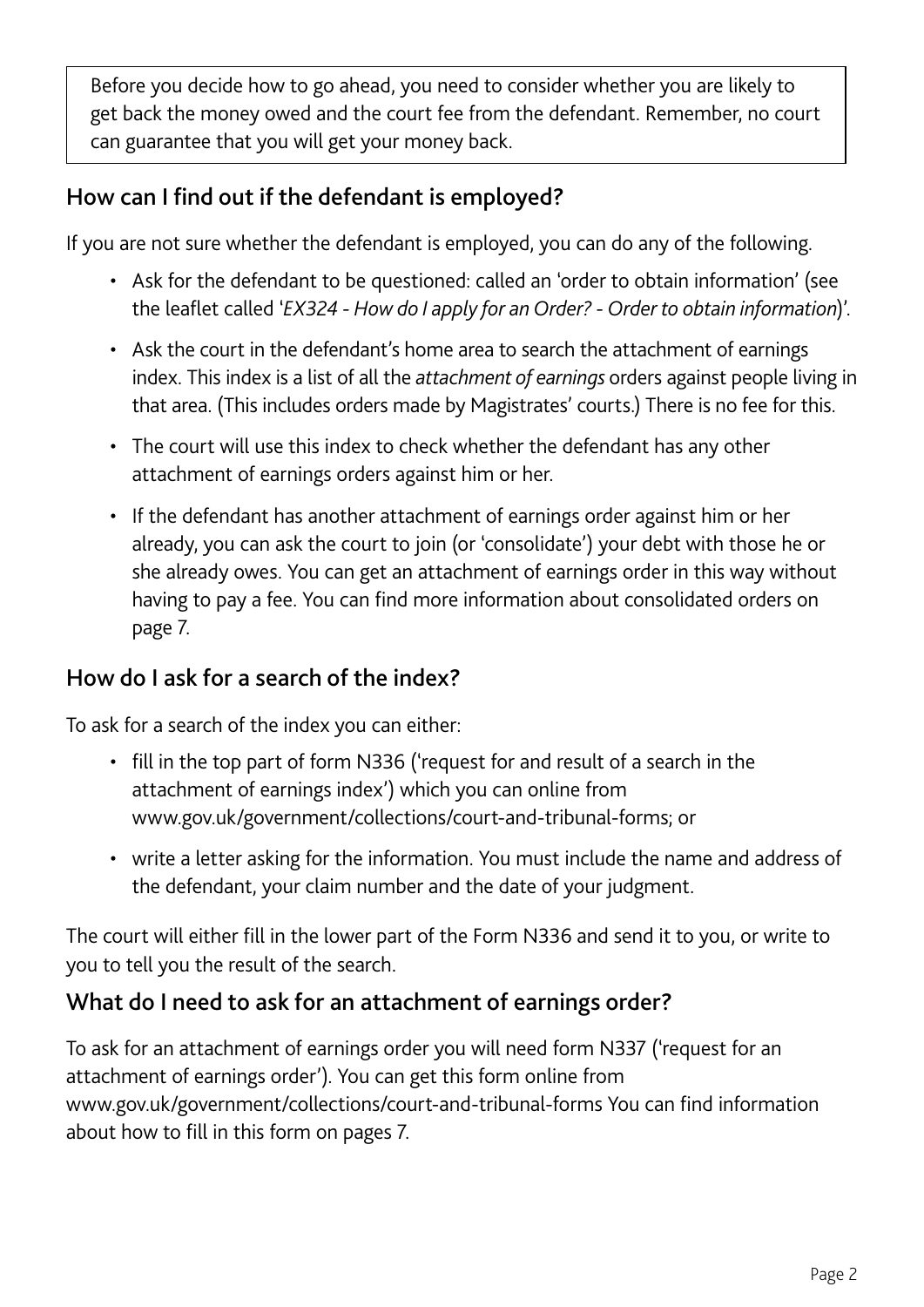## How much will it cost?

You can get information regarding fees from the *Civil and Family Court Fees leaflet* (EX50), which is available online from www.gov.uk/government/collections/court-and-tribunalforms The court will add the fee to the amount the defendant already owes. *But they cannot refund the fee if your application is not successful.*

**Remember,** if you cannot afford the fee, you may not have to pay it in full. The booklet '**EX160A – How to apply for help with fees'** can give you more information on this. You can download a copy from www.gov.uk/government/collections/courtand-tribunal-forms

#### How can I pay the fee?

You may pay the fee by cheque or postal order; make payable to 'HM Courts & Tribunals Service'.

#### What do I do with the form?

From the 6th April 2016 you should send the completed form and the fee to the Centralised Unit at the address below;

County Court Money Claims Centre (CCMCC) PO Box 527 **Salford** M5 OBY

**Remember** to put the claim number on your letter - the court cannot trace your claim without it.

If you receive any payments from the defendant after you have sent your request to the court, you must tell the court immediately.

#### What happens next?

The court will tell the defendant to either:

- pay all the money owed; or
- fill in a form giving information about his or her employment, income and outgoings ('statement of means').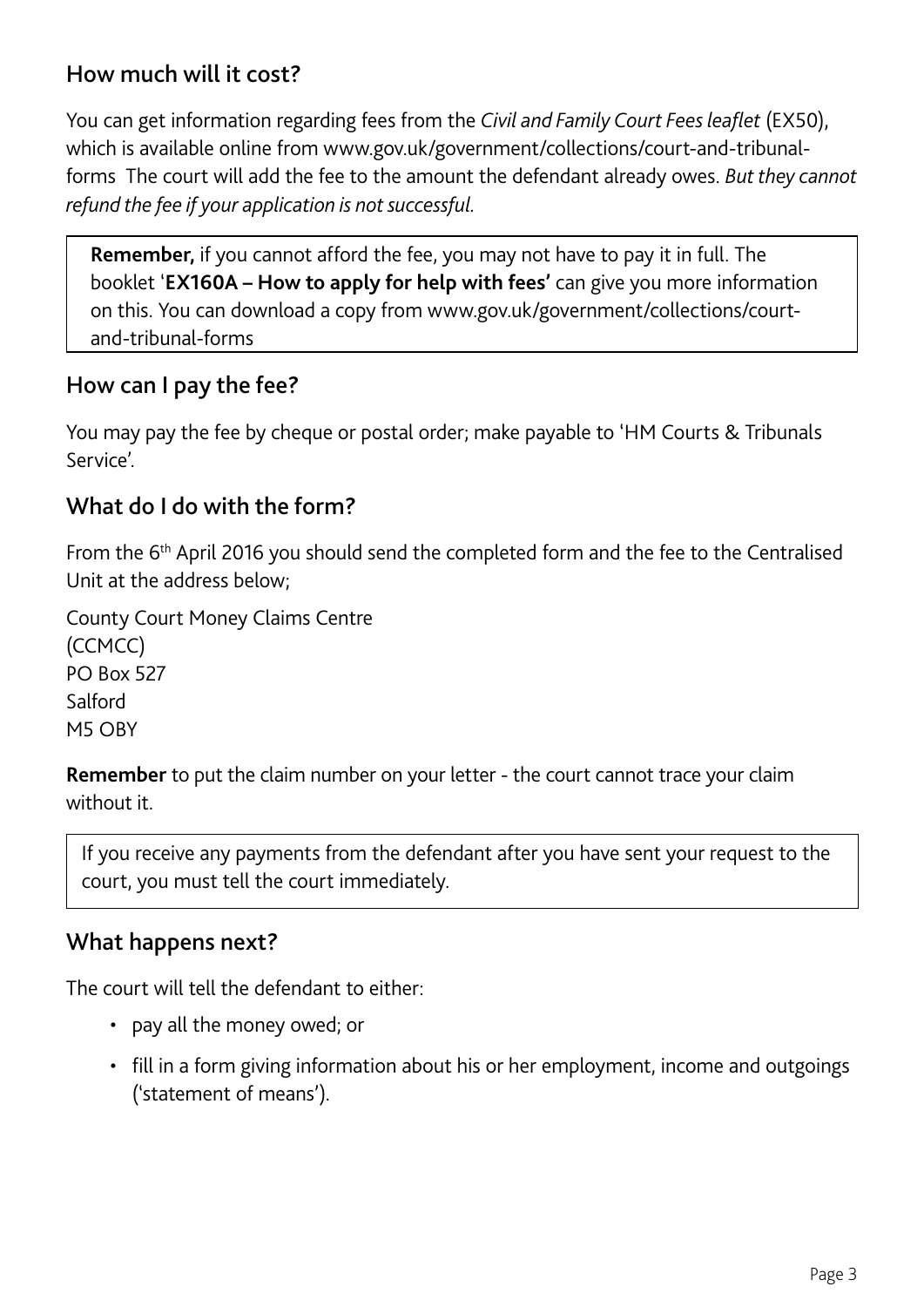# What if the defendant does not reply?

If the defendant does not send back the form, the court will try to contact the defendant and get a 'statement of means'.

An enforcement agent will serve an order telling the defendant to fill in a statement of means. If the defendant still does not return the form but the judge thinks the defendant knew about the attachment of earnings application, the judge may issue a warrant to arrest the defendant.

The enforcement agent will arrest the defendant and may bring him or her to court to fill in a statement of means.

If after six to eight weeks you have not heard anything from the court, you should ring the local court named on the last notification you received about your application.

## What does the court do with the statement of means?

A court officer will look at the information given on the defendant's statement of means and decide how much the defendant can afford to pay.

The officer will take into account how much the defendant needs to live on for food, rent or mortgage and essentials and to pay regular bills, such as electricity. This is called the 'protected earnings rate'. If the defendant earns more than the protected earnings rate, an order will be made.

If the defendant is on a low wage, it may not be possible to make an attachment of earnings order.

The order will be sent to the defendant's employer saying how much to take and when to take it. The order will be sent by the Centralised Attachment of Earnings Payment System (CAPS) in Northampton, which will be responsible for collecting payments. You will be sent a copy of the order.

The defendant can ask for the order to be suspended if he or she does not want the court to contact his or her employer. If the court agrees, they will tell the defendant to make regular payments direct to you.

If the defendant has a suspended order and does not pay, or pays and then stops, you can use form N446 (Request for re-issue of enforcement or an order to obtain information from the debtor). to ask the court to send the order to the employer. There is no fee for this and you can get the form online from www.gov.uk/government/collections/court-and-tribunalforms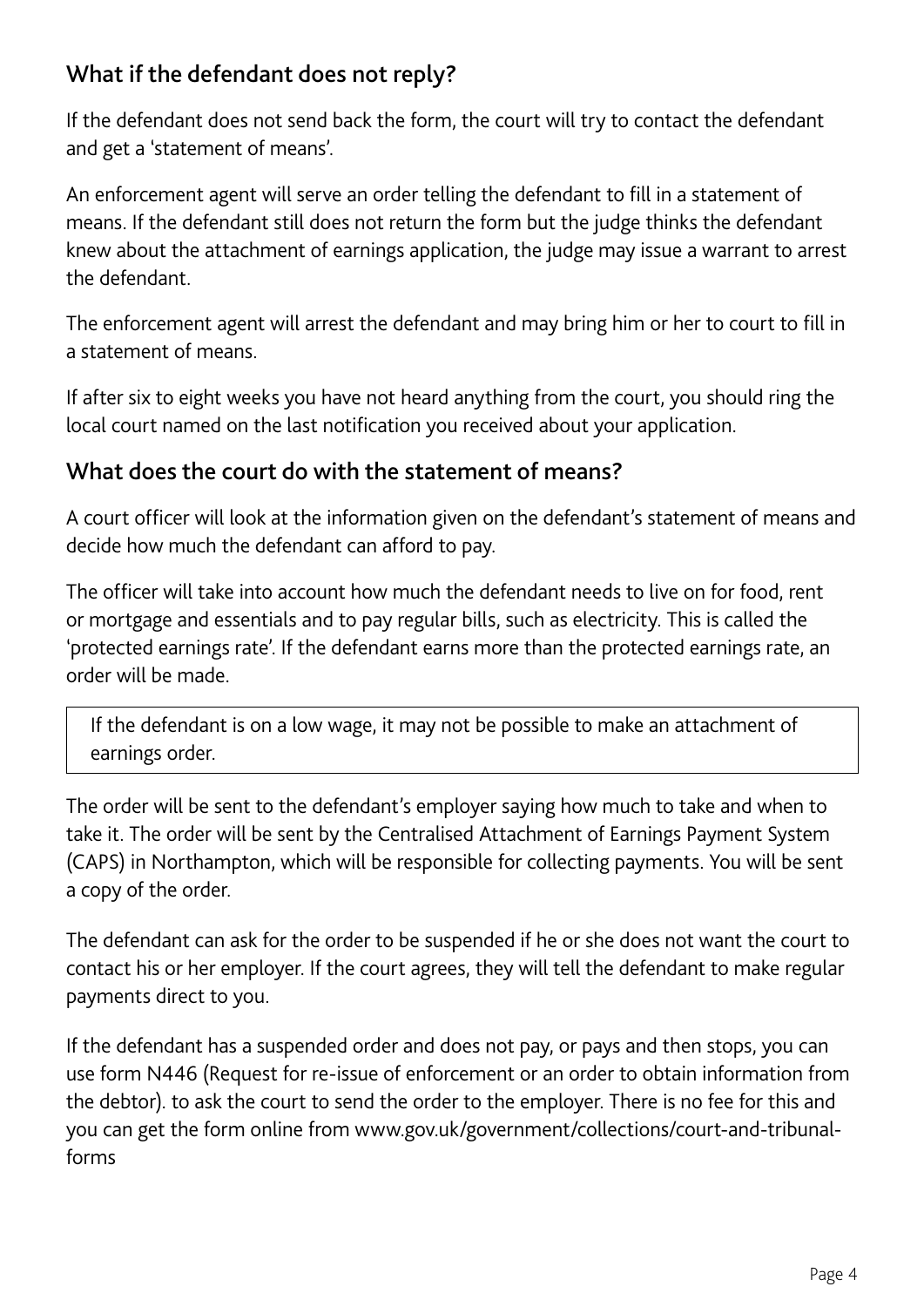# Do I have to accept the court officer's decision?

You do not have to accept the court officer's decision. You can ask for a district judge to decide what would be a fair way for the defendant to pay the money.

To do this you need to fill out form N244 (form of application) which you can get online from www.gov.uk/government/collections/court-and-tribunal-forms You may have to pay a fee. You must say why you object to the court officer's decision. You may also write a letter giving this information, but make sure you give reasons for your objections.

You must send the form or letter to the County Court hearing centre *within 16 days* of the date of the postmark shown on the envelope which the attachment of earnings order came in. The court will make an appointment and you will be told when to come to court. If you do not go to this appointment, the district judge may make an order without you being there.

## What happens after the attachment of earnings order has been made?

After the order is made, CAPS will send you any money they receive from the employer. They will send this money every week or month, depending on how the defendant is paid and when the employer takes the money from the defendant's earnings.

CAPS will make sure the employer makes payments. If CAPS do not receive payments, they will find out why from the employer.

The most common reasons for not receiving payments are:

- the defendant has left or changed jobs; or
- the defendant is not earning enough for the payments to be made.

If the employer does not reply, CAPS will ask the court that made the order to take action against the employer. You will be told if this happens.

If the defendant becomes unemployed after an order has been made, the order will stop ('lapse'). If you think that the defendant has found new work, you can use form N446 (request for reissue) to ask the court to send the attachment of earnings order to the new employer. There is no fee for this and you can get the form online from www.gov.uk/government/ collections/court-and-tribunal-forms

## What happens if the defendant has another attachment of earnings order?

If the defendant already has an attachment of earnings against him or her, your order may be joined with it to make a 'consolidated order'.

Anyone involved in an attachment of earnings order (including the defendant's employer) can ask for a consolidated order. The court can also decide to do this. If you do want to do this, you must write to the court. Say that the defendant is behind with his or her payments and show the amount that is owed to you.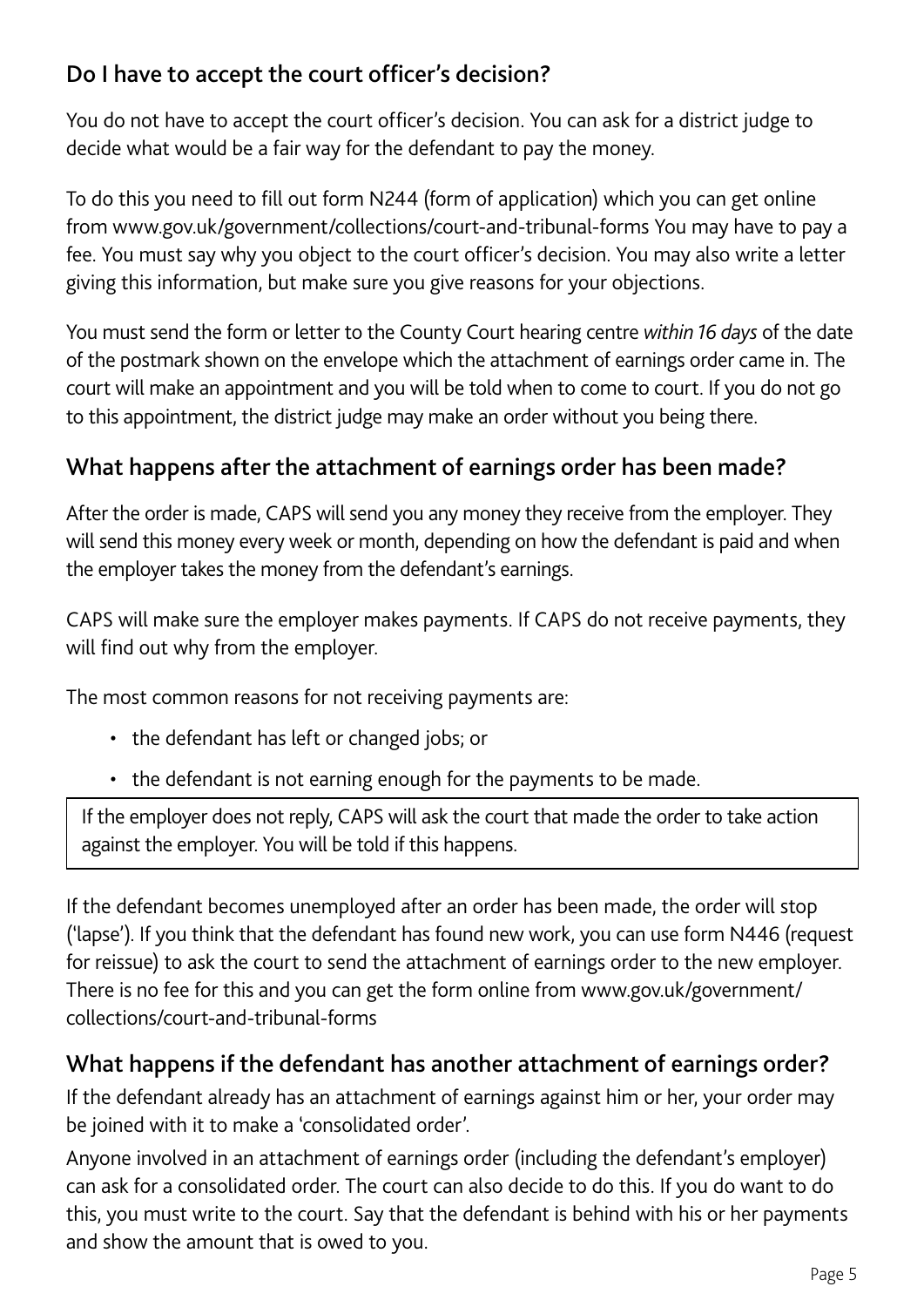A consolidated order means that the employer will take one amount from the defendant's wages to cover all the orders. Payments will be held at the court until the court has received a certain percentage of the total debt (usually 10 per cent).

The court then divides this up according to the size of each debt between you and the other people who are owed money. They will then send you your share of this money. This is called 'declaring a dividend'.

If a consolidated order is made, it usually means that you receive a smaller amount of money less often than you would under an ordinary attachment of earnings order.

## What happens if I do not want my order consolidated?

If the court is asked to make a consolidated order it will let you know. If you object to a consolidated order being made, you must send a letter to the court within 16 days of the date of the postmark shown on the envelope which the notice came in.

The court will make an appointment and you will be told when to come to court. If you do not go the district judge may make an order without you being there.

**Remember***,* this leaflet can only give you a general idea of what is likely to happen. It cannot give a complete explanation of court rules and procedures.